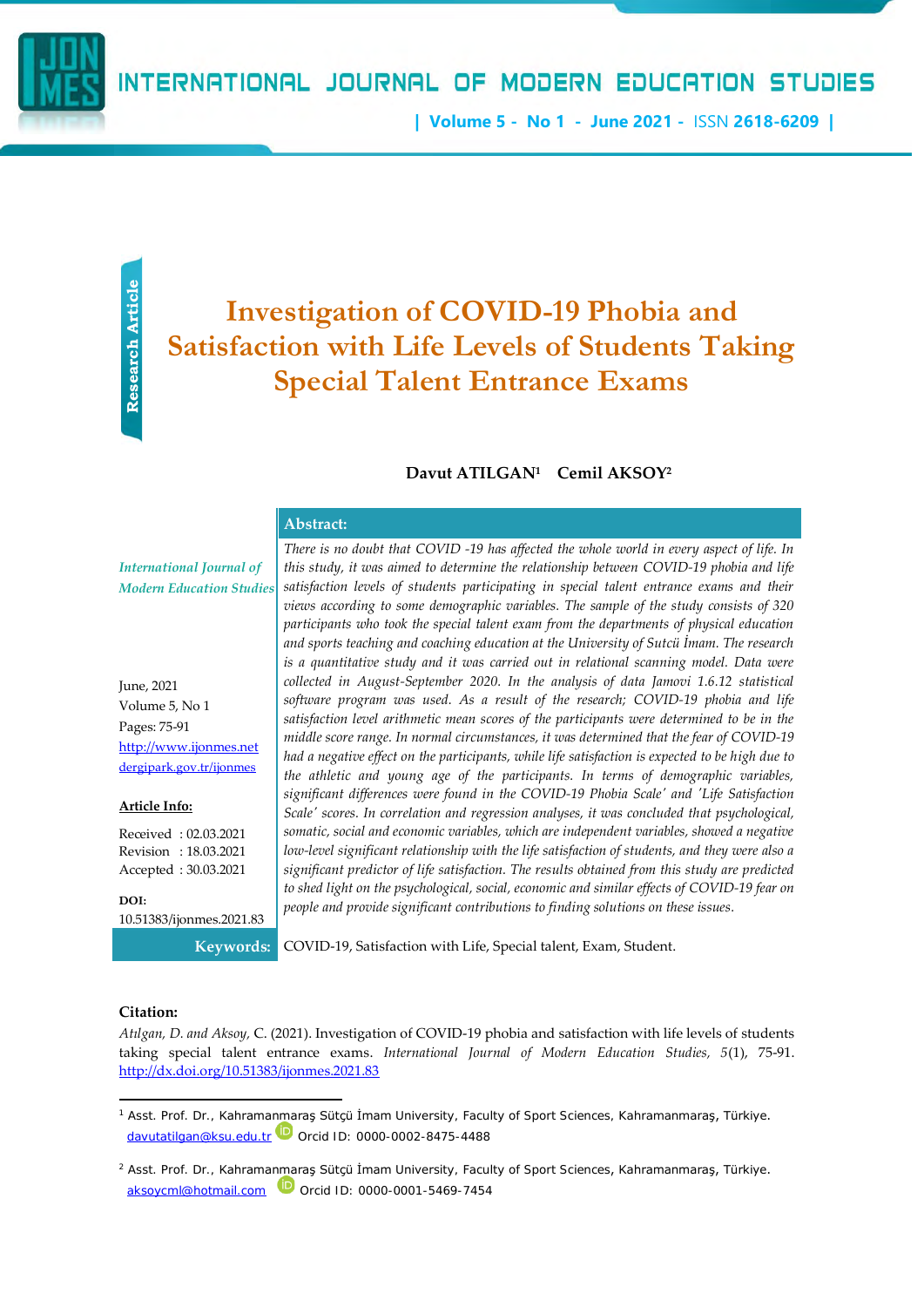### **INTRODUCTION**

The coronavirus disease, also known as COVID-19, originated in Wuhan, China, and has been spreading around the world, causing it to be declared as a global pandemic by the World Health Organization. This infectious disease continues to significantly affect people's living standards in different ways. Increasing rapidly, the disease-related cases and fatality rates cause many people to develop coronavirus fear or phobia. According to Üstün and Özçiftçi (2020), no fixed information exists about this disease that broke out in Wuhan in December 2019, while the rapid transmission of the disease and the continuous increase in the number of cases and deaths have turned into a kind of fear.

# *Significance of the Study*

It is assumed that the life satisfaction of individuals is negatively influenced by factors such as anxiety, stress, sadness, and uncertainty experienced by people during the COVID-19 Pandemic. The COVID-19 Pandemic-related anxiety and fear have become an important problem that influences the life satisfaction of individuals at different levels. One of the most important reasons for this research is that it is a matter of curiosity to find out the level of these problems and the extent to which such problems have reached. This study has revealed potential answers to satisfy such curiosity and to similar questions.

The target group of this research is the students who take special talent entrance exams, and individuals who do sports and are involved in the sports community. The target group consists of students who play sports as amateur or professional athletes or who are found eligible to participate in talent exams after having passed a certain score threshold determined in written exams. Under normal conditions, the life satisfaction of individuals who do sports is expected to be at good levels. It is also a matter of curiosity to what extent they experience the fear of COVID-19. This study, aimed at determining the level of COVID-19 phobia and life satisfaction of the students closely related to sports, will be shed light on obtaining information about the situation of other people in terms of a bigger impact. It is understood from a myriad of studies (Atılgan, 2018; Bingöl & Alpkaya 2016; Dalkıran & Tuncel, 2007; Koca et all., 2018; Dry 2003) that sportsmen are more advantageous in self-confidence, self-esteem, extroversion, and social competence, the sport has an important role in reducing mental fatigue, individuals who do sports generally have a positive view on life, and their life satisfaction is high because they are happy. Sport is a simple, cheap but important tool in preventing and treating some diseases (Akgün, 1993, p. 149,150). Whether the benefits of the above-mentioned sports on individuals accelerate the negative direction on life satisfaction due to COVID-19 phobia will be observed in the research findings.

The COVID-19 outbreak has affected individuals psychologically with reports of possible collective trauma beginning to appear (Garfin et al.2020). The increase in the rate of cases and deaths and a huge amount of news about the pandemic circulating constantly

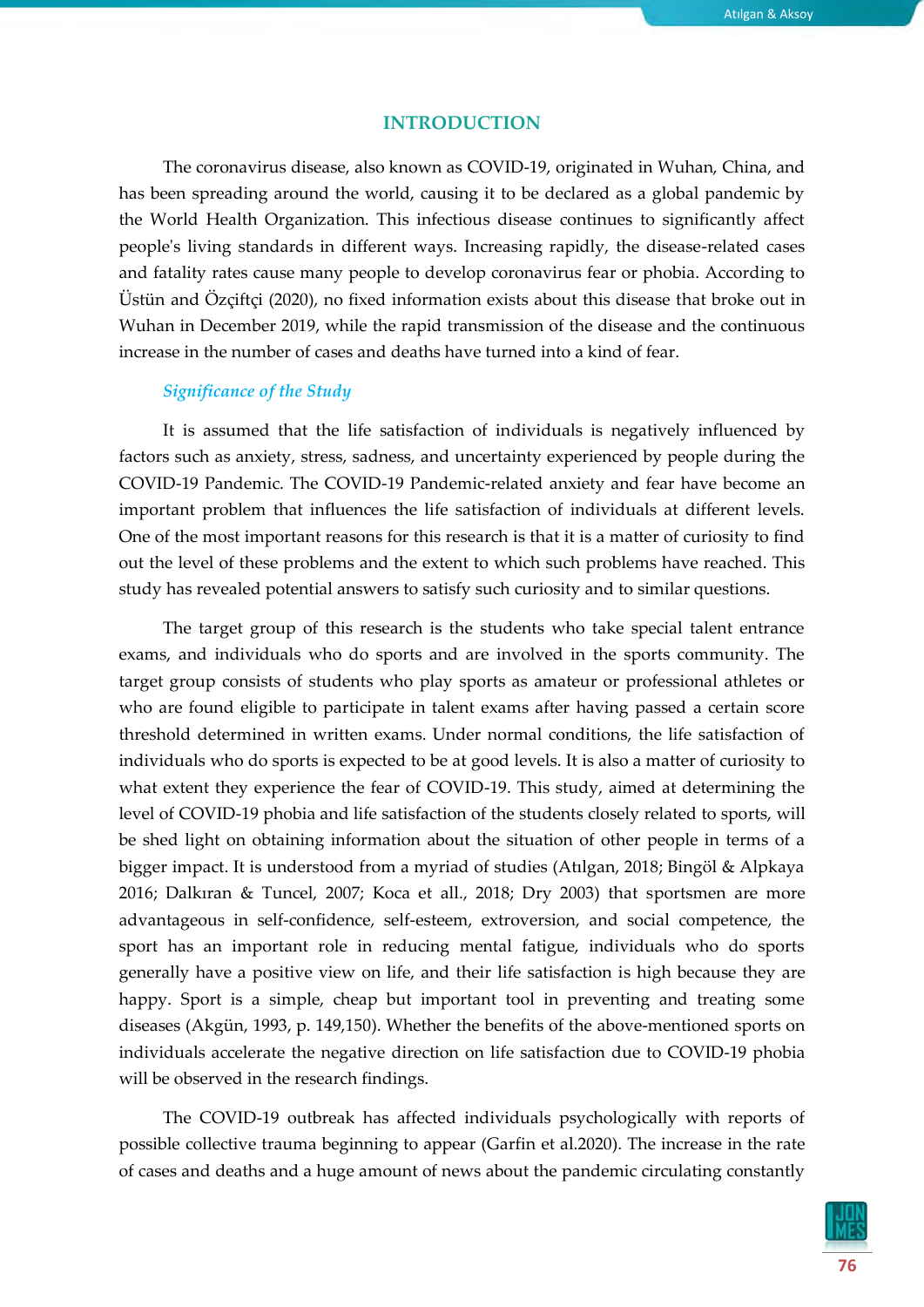on the agenda in the press may be a source of anxiety and concern. Some individuals feel beyond anxiety and develop a type of fear (Gencer, 2020). This research has been conducted for reasons of satisfying the curiosity about the psychological and social effects of COVID-19 disease on people through an in-depth analysis. Therefore, it aims to determine the relationship between coronavirus phobia and satisfaction with life levels of students participating in special talent entrance exams, identify their opinions based on various demographic variables, and examine whether there is a significant difference in terms of these opinions. The hypotheses related to the research are given below.

H1: There is a significant difference regarding coronavirus-19 phobia of students according to gender, age, education level, the order of preference, and COVID-19 anxiety.

H2: There is a significant difference regarding the order of preference and COVID-19 anxiety according to the satisfaction with life of the students.

H3: All perceptions of students of coronavirus-19 phobia in psychological, somatic, social, and economic dimensions are predictive of satisfaction with life.

#### *Literature Review*

The literature review reveals that happiness is positively associated with life satisfaction (Cohn et al., 2009; Kaya & Orçan, 2019; Peterson, Park & Seligman, 2005). Sport is an important phenomenon that influences the spectators and those who play sports, which collectively constitute the important elements of the sports industry, revealing strong emotions. Such strong emotions make individuals feel happy and care about happiness at all times. Unhappy people should not be expected to focus on and maintain their work and sports. It is thought that the COVID-19 virus, which is called a pandemic disease, significantly affects the happiness levels of all sports elements, especially athletes (Atılgan, 2020). Aristotle drew attention to the importance of the concept of happiness for societies, defining it as a tool that includes the feelings of virtue and honor and that enables a healthy and enjoyable lifestyle in human life, and emphasized that the concept of happiness is related to leisure time. Happiness is a fundamental dimension of a person's life and is largely based on internal psychological processes involving individual values and goals (Agid et al., 2012; Sylvester, 2005). Due to the close meaning of the concepts of happiness and life satisfaction, we will have important ideas about the level of happiness with the learning of the level of the effect of COVID-19 phobia on life satisfaction through the result of this research.

The virus affects large populations in various aspects, including political, social, psychological and economic consequences (Arpacı, Karataş & Baloğlu 2020). In late 2020 and early 2021, huge increases in case fatality rates were observed. In line with the report of Üstün and Özçiftçi (2020), as of March 3, 2020, the estimated fatality rate announced by the World Health Organization is 3.4% worldwide due to the COVID-19 pandemic, while the analysis of these death cases reveals that the demographic profile is predominantly 2/3

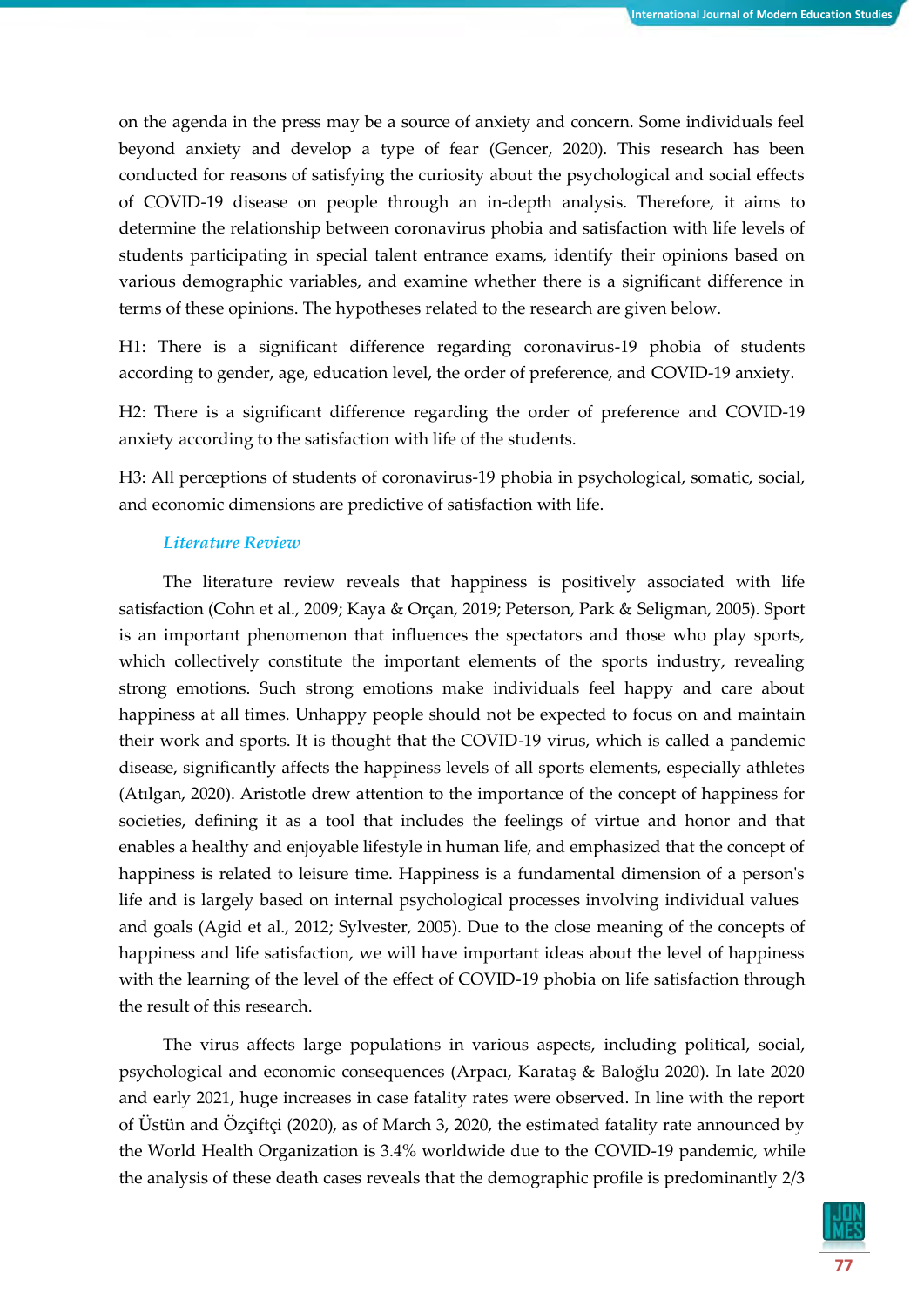in men, 1/3 in women, more than 80% are over the age of 60, and more than 75% have chronic diseases such as cardiovascular diseases, diabetes, and cancer. As put forward by Leonardo Pujol (2020) in December 2020, according to the Global Health 50/50 database, the number of men who lost their lives due to COVID-19 is higher than women in most of the countries where such data are available and accessible. The relevant rate is 62% in countries including Turkey, Serbia, Kyrgyzstan, and Hong Kong. In his book "On the Genetic Superiority of Women", Maolem cites data showing that women are biologically stronger than men, despite the role of behaviour and lifestyle choices.

Due to the measures taken by countries against the virus, the daily lives, as well as lifestyles of individuals, have completely changed (Pakpour and Griffiths 2020). People in quarantine lose their face-to-face connections and traditional social relationships, which in turn has been identified as a serious source of stress (Zhang et al.2020). Prospective studies have shown that a threatening event and its subsequent stress-related responses are associated with physical and mental health problems over time (Garfin at all.2018). People are forced to make a great number of changes in their lives to cope with mental and physical health problems arising from the COVID-19 pandemic. Many people were also inevitably forced to give up or change their habits and adopt new ones. It has been observed that coronavirus phobia and restrictions are disrupting the living standards of most people.

Employee interests require continuity commitment to the organization. Many employees continue to work to meet the basic needs of themselves and their families, even if they do not like their job. It was found that teachers' perceptions of professional burnout have a significant effect on organizational commitment and collective efficacy perceptions (Aydoğmuş & Tükel, 2019). Due to the COVID-19 Pandemic, employees also had to lose their current jobs. This situation also affects children / students in a chain. According the Dosil et all., (2019), The incessant social, cultural and economic changes in which society is immersed, does require developing coping skills towards change that allow teenagers to successfully develop as active subjects of society. Schnepfleitner & Ferreira (2021), By developing awareness and appreciation of personal and sociocultural context, educators can better facilitate transformative learning situations within existing contextual constraints. There is a need to help students actively participate and engage with the concepts presented in context.

The sample group of this study is comprised of individuals interested in amateur or professional sports, bearing in mind that these individuals fall into a group that is expected to have the ability of self-control to avoid developing any type of coronavirus phobia or its potential effects on their satisfaction with life even if such a phobia occurs. In other words, such an ability to control their self-confidence, self-efficacy, and self-esteem is essential. Van Yperen (2020) postulates that in some part of the training of athletes, it is essential to develop and maintain self-regulation skills. Self-regulation refers to all

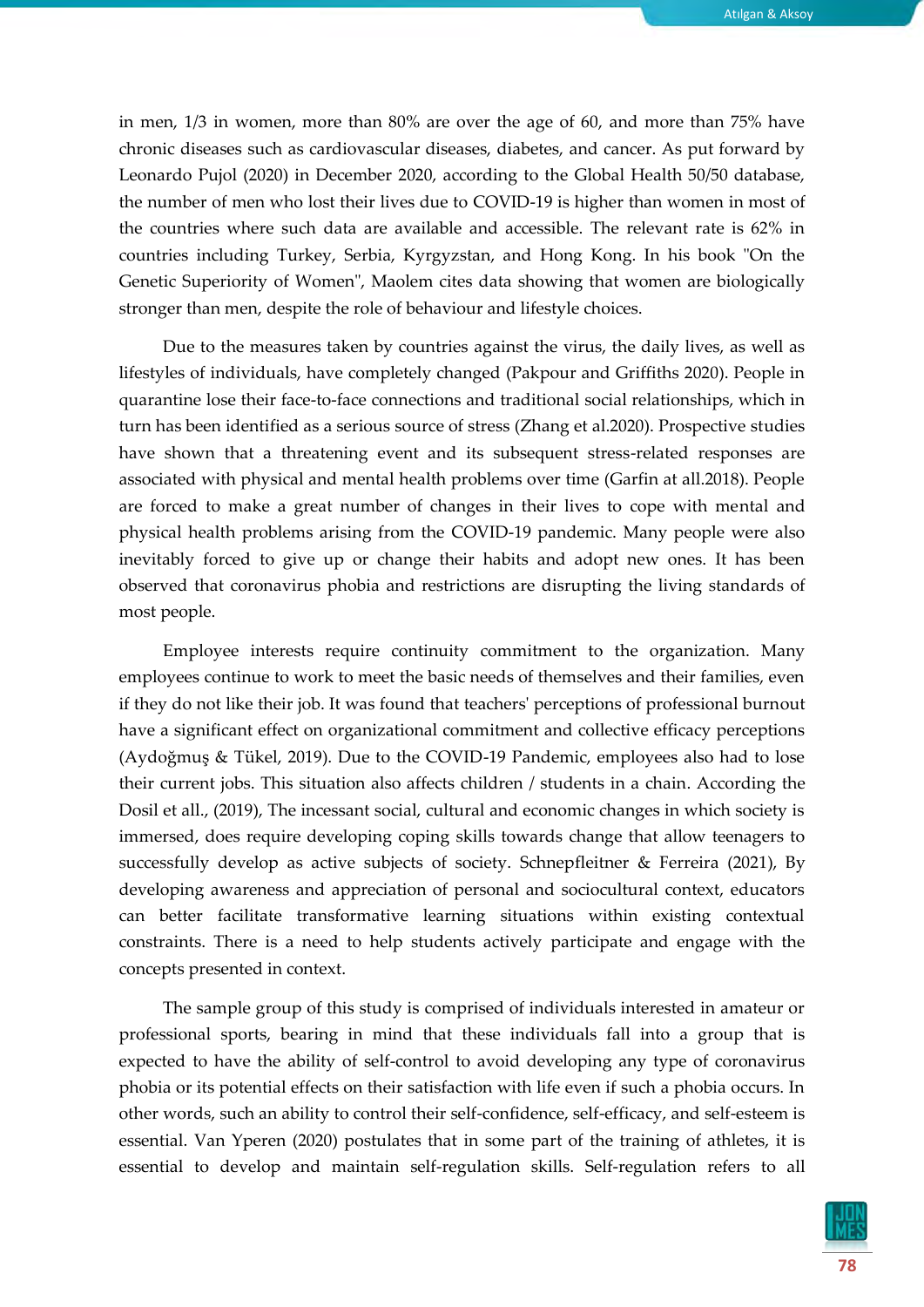resources that increase future performance and the act of consciously structuring the path to one's goals (Van Yperen, 2020). What is important here is to maintain self-regulation skills as well as to avoid or minimize situations such as anxiety and phobia in the individual's self with the intention of achieving satisfaction with life. Otherwise, the satisfaction with life of individuals may be adversely affected.

In the early days of the COVID-19, efforts were made to take precautions mainly in the context of medical science. Later, with the acceptance that this virus which has affected people of life in every field (psychological, social, economic, etc.), has started to be on the agenda of people. For example, the Ministry of Health in Turkey 'Science Board, microbiology, infection, intensive care, academics working in the field of pulmonology and internal medicine committee has been established. The physical and mental trauma experienced by those who survived this disease or the troubles experienced due to the death of their relatives and consequently the loss of work brought many economic difficulties.

Considering these factors, it has been observed that there is a need for collective action to prevent the virus; psychology, communications, statistics, composed of working in fields such as sociology of religion at the Ministry of Health in Turkey 'Social Science Council has been established. It can be considered as an important indicator of the necessity of these researches carried out with the establishment of the Social Sciences Board.

## **METHOD**

## *Participants*

According to Karasar (2015), the survey model includes arrangements made on a sample, using the whole population or a group of the population, in a population consisting of many elements, to make a general judgment about the population (p. 79-80). The population of the study consists of those taking special talent exams in the field of physical education teaching and coaching education departments of the Physical Education and Sports School of Kahramanmaraş Sütçü İmam University. Since all students in the research population were included in the research sample, no other sample selection was made. The scale forms were distributed to the participants to fill in a sufficient time. 320 usable feedbacks were provided for data from the collected forms.  $37.2\%$  (n = 119) of the participants included in the research sample are female and  $62.8\%$  (n = 201) are male. 17.8% of the participants are in the age group of  $18-20$  (n = 57),  $44.7\%$  of  $21-23$  (n = 143), 23.8% of 24-26 (n = 76), and 13.8% (n = 44) of 27 and over. 43.8% (n = 140) of the participants are high school graduates, 29.1% (n = 93) have an associate degree, and 27.2% (n = 87) have an undergraduate degree. The the order of preference of candidates for special talent entrance exams is teaching by 24.7% ( $n = 79$ ) and coaching by 31.6% ( $n = 101$ ), and coaching through evening classes by 43.8% (n = 140). Anxiety about COVID-19 during

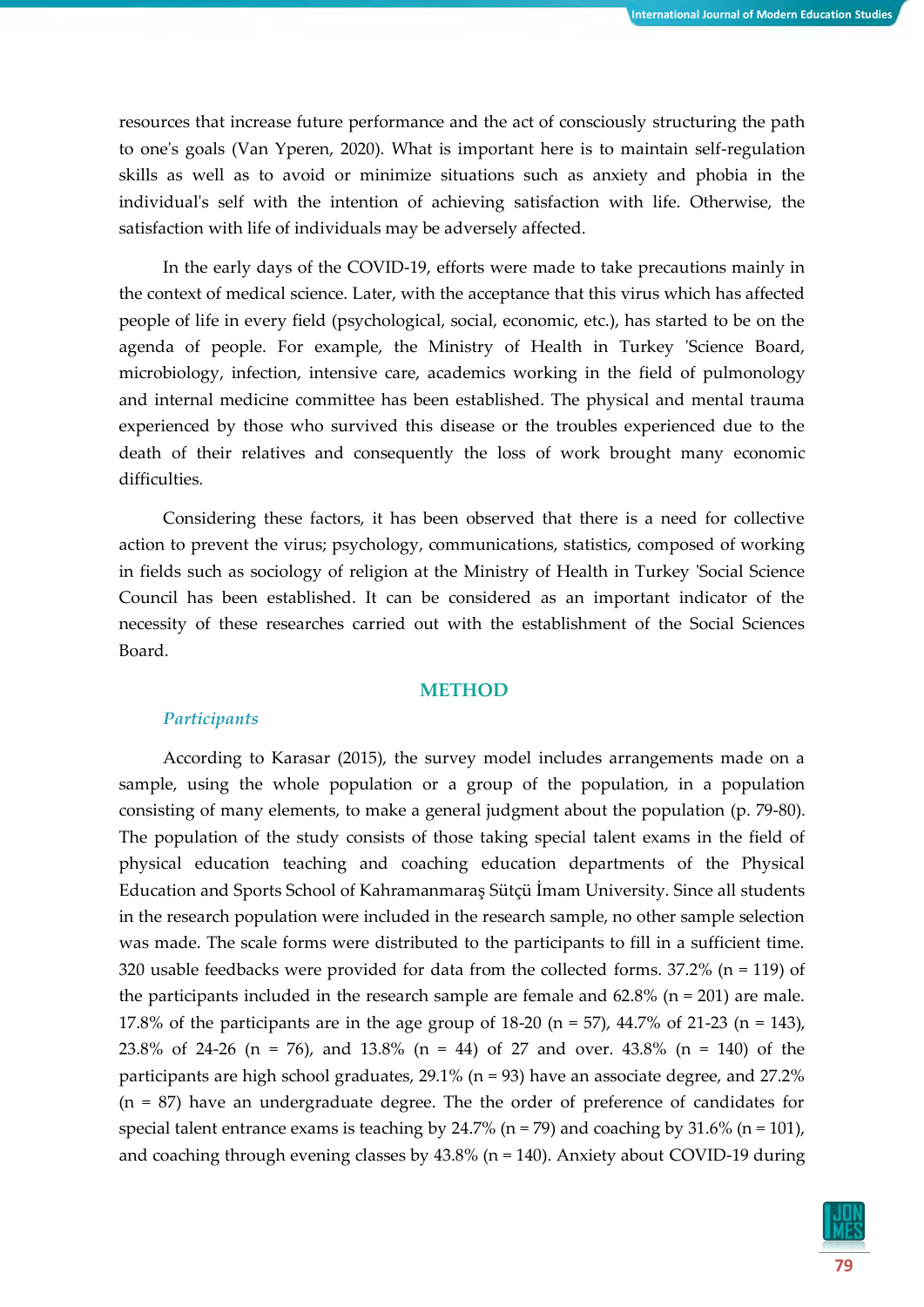participation in special talent exams is graded as "highly anxious" by  $21.3\%$  (n = 68), "a little bit anxious" by  $33.8\%$  (n = 108), and "never anxious" by  $45\%$  (n = 144).

#### *Research Design and Data Collection Tools*

The research is a quantitative study carried out in a relational survey model. Relational survey models are aimed at determining whether there is a relationship between two or more variables, and if so, the degree and level of the relationship (Karasar, 2014). This study has been designed to find out the opinions of the students who take special talent exams during the pandemic process in terms of some demographic variables regarding the coronavirus phobia and satisfaction with life levels and whether there is a significant difference in these opinions. It also aims to reveal the effect of coronavirus phobia on the satisfaction with life of the participants. Approval was obtained from all students participating in this study via an "Informed Voluntary Consent Form". Also, a research approval was obtained from the Faculty of Medicine Clinical Research Ethics Committee of the Kahramanmaraş Sütçü İmam University with the 341-research protocol code and the decision numbered 19 and dated 09/09/2020.

**COVID-19 phobia scale (CP19-S):** The scale was developed by Arpacı, Karataş & Baloğlu (2020) as a 4-dimensional scale with 20 items and 5-point Likert (1: Strongly disagree and 5: Strongly agree). It consists of 'Psychological', 'Somatic', 'Social' and 'Economic' sub-scales. Sub-scale scores are obtained by the total score of the answers given to the items in that sub-scale while the total C19P-S score is obtained by the sum of the sub-scale scores and ranges from 20 to 100 points. The height of the scores indicates the height in the sub-scales and general coronaphobia. The Cronbach's alpha internal consistency coefficient of the scale was determined to be 0.926. In this study, the Cronbach Alpha coefficient was found to be 0.928.



Figure 1. CP19-S Scale Diagram Model

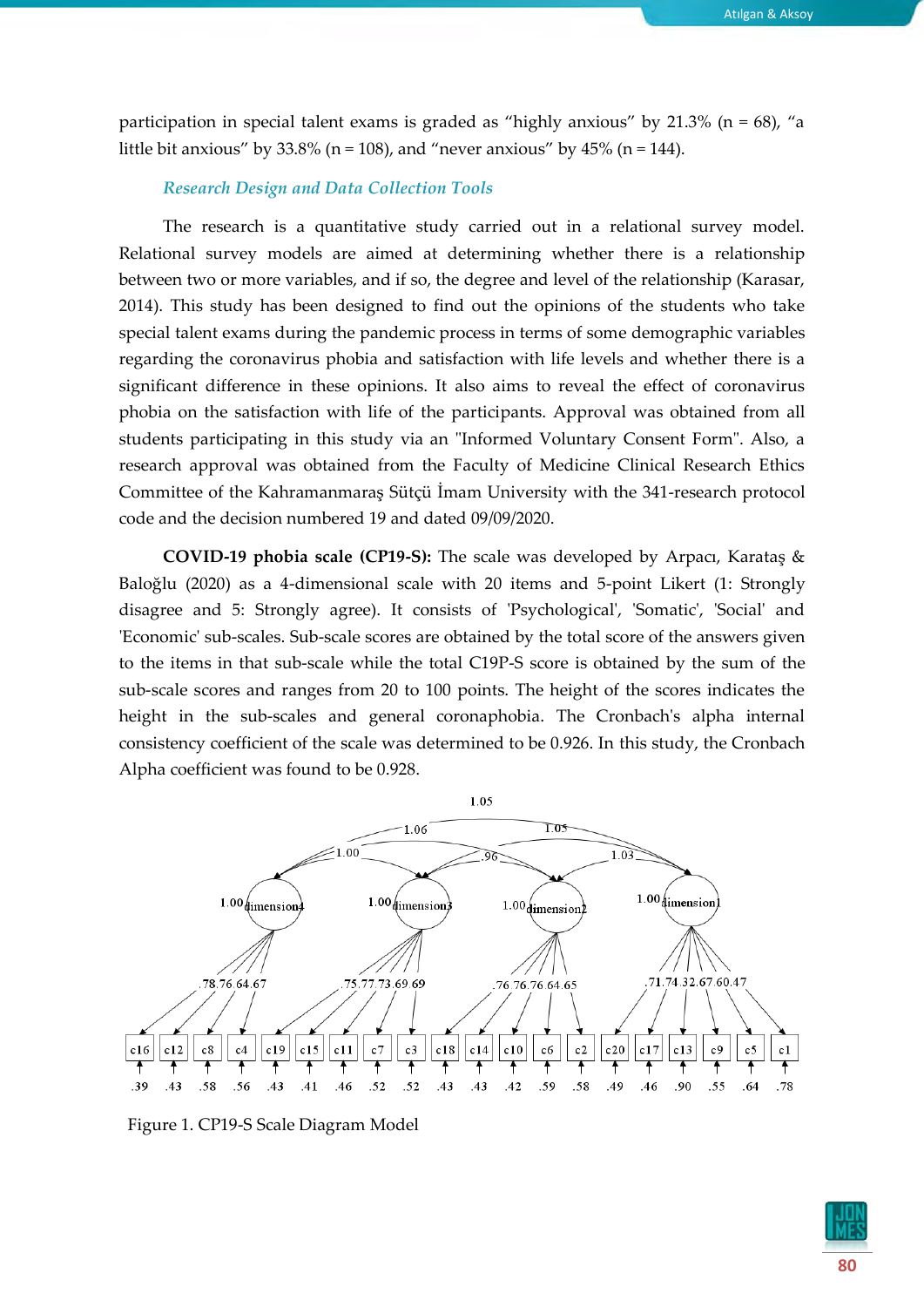Since the CP19-S scale has been developed recently, a Confirmatory Factor Analysis was conducted within the scope of this study to verify the four-dimensional structure of the scale. As a result of the analysis, it was observed that the four-factor structure of the scale was confirmed and the fit indices of the model were at good fit (SRMR = .40) and acceptable levels  $(x^2 / sd = 2.42, CFI = .94, TLI = .93, RMSEA = .067)$ .

**Satisfaction with life scale:** Developed by Diener, Emmons, Larsen & Griffin (1985, 72), the "Satisfaction With Life Scale" was adapted into Turkish by Dağlı & Baysal (2016). The original form of the scale consists of a factor, 5 items, and a 7-point scale of Likert type. The scale had already been adapted into Turkish by Köker (1991) and used by various scholars in Turkey as a 7-point scale. Dağlı & Baysal (2016) identified that the responses of 7-point as in the original form of the scale were not appropriate for the Turkish culture and reduced these points to five. Then, the scale was readapted into Turkish from English to take its final form. The scale is graded as "Strongly disagree (1), Slightly disagree (2), Neither agree nor disagree (3), Highly agree (4) and Strongly agree (5)". The Cronbach's alpha internal consistency coefficient of the scale was determined as .88, while in this study, the Cronbach Alpha coefficient was found to be .79.

## *Data Analysis*

The data of the study were analysed by using Jamovi 1.6.12 statistical software program. Whether the scores obtained show normal distribution or not was examined via the skewness coefficient method to determine the tests to be used in the study (Büyüköztürk, 2018, p. 40). The skewness values obtained as a result of the analysis were calculated as "-.287" for the "COVID-19 Phobia (CP19-S) Scale" and ".383" for the "Satisfaction with Life Scale". It is assumed that the values range between +1 and -1 and the distribution is normal. The t-test and One-Way Analysis of Variance (ANOVA) tests were used to determine the differentiation of participants' opinions in terms of demographic variables. In groups with significant differences, the Post-Hoc Tests was used to determine the source of the difference. In addition, the researchers investigated whether there is a meaningful relationship between the "COVID-19 Phobia Scale" and "Life Satisfaction Scale".

# **RESULTS**

Table 1

*Participants' Judgements of the Order of Fear-type Emotion Verbs on the Scale*

| <b>Scales</b>                | N   | Min-Max | $\mathbf{v}$ | SS    |
|------------------------------|-----|---------|--------------|-------|
| <b>COVID-19 Phobia Scale</b> | 320 | 20-126  | 63.54        | 17.16 |

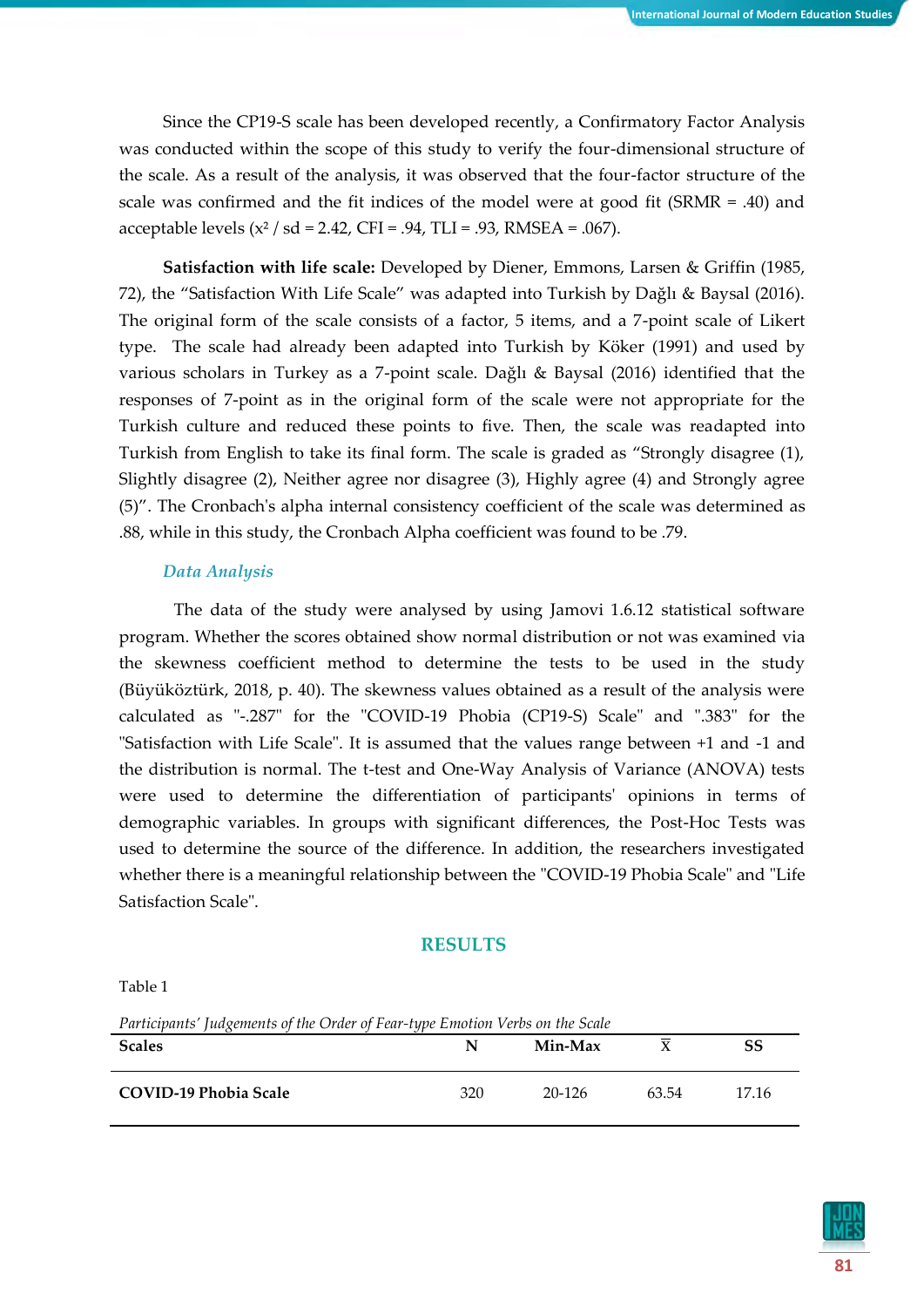Arpacı, Karataş & Baloğlu (2020), who developed the CP19-S scale, stated that the scores ranged between 20 and 100 points, and high scores indicated a higher overall coronaphobia. According to Table 1, the average score of the CP19-S scale of the participants is medium.

# Table 2

*The arithmetic mean and standard deviation values of the CP19-S scale and satisfaction with life scale scores of the participants*

| <b>Scales</b>                       | N   | Min-Max   | X    | SS  |
|-------------------------------------|-----|-----------|------|-----|
| <b>CP19-S</b>                       | 320 | $1 - 6.3$ | 3.18 | .86 |
| <b>Satisfaction With Life Scale</b> | 320 | 1-5       | 2.68 | .87 |

Table 2 shows that the average scores of the participants for both scales are medium.

Table 3 *Independent group t-test results according to the gender variable scores of the participants*

| <b>Scales</b>                                 | Gender | N   | $\overline{\mathbf{x}}$ | SS  | sd  | t       | p       |
|-----------------------------------------------|--------|-----|-------------------------|-----|-----|---------|---------|
| <b>CP19-S</b>                                 | Female | 119 | 3.01                    | .99 |     | $-2.67$ |         |
|                                               | Male   | 201 | 3.27                    | .76 | 318 |         | $.008*$ |
| <b>Satisfaction With Life</b><br><b>Scale</b> | Female | 119 | 2.80                    | .99 | 318 | 1.79    | .075    |
|                                               | Male   | 201 | 2.61                    | .78 |     |         |         |

\*(*p*<0,05)

According to Table 3, no statistically significant difference was found in the scores of the satisfaction with life scale *t* (318) = 1.79; *p*<0.05. in terms of the gender variable as a result of the t-test, while a significant difference was found in the CP19-S scores t (318) = - 2.67 *p*<0.05. It is observed that male participants ( $\overline{X}_{male}$ =3.27) have significantly higher levels of coronaphobia compared to female participants ( $\overline{X}_{\text{female}}=3.01$ ).

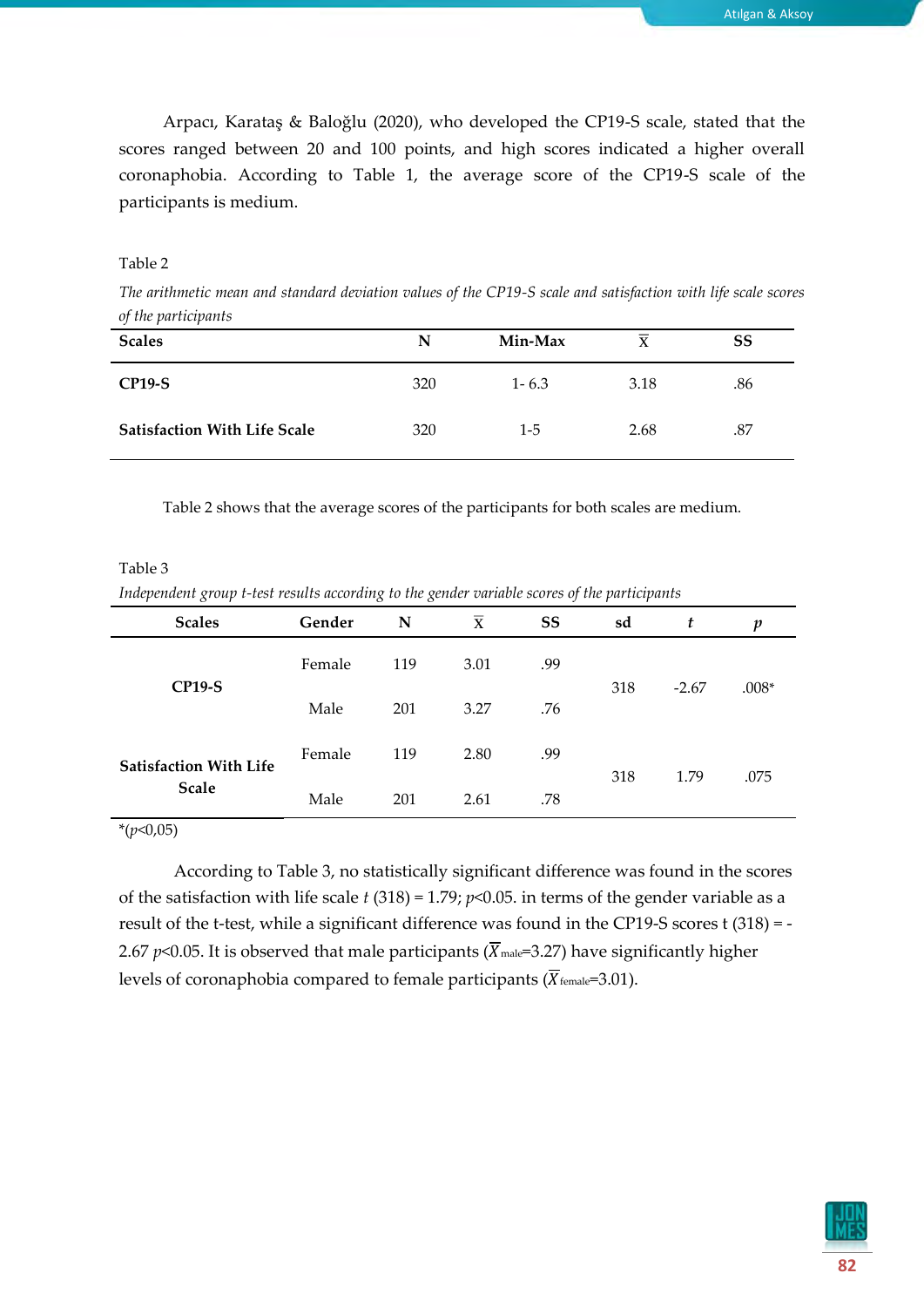Table 4

|                    | $\circ$ '                         |           |                         |      |                  |                  |                                                |
|--------------------|-----------------------------------|-----------|-------------------------|------|------------------|------------------|------------------------------------------------|
| <b>Variables</b>   | Category                          | ${\bf N}$ | $\overline{\mathbf{x}}$ | SS   | $\boldsymbol{F}$ | $\boldsymbol{p}$ | Groups with<br>differences<br>(Post-Hoc Tests) |
|                    | $18-20$ (a)                       | 57        | 2.92                    | 1.01 |                  |                  |                                                |
|                    | $21-23$ (b)                       | 143       | 3.17                    | .90  |                  |                  |                                                |
| Age                | $24-26(c)$                        | 76        | 3.13                    | .64  | 5.44             | $.001*$          | $d - a$ , b, c                                 |
|                    | 27 and over (d)                   | 44        | 3.60                    | .67  |                  |                  |                                                |
|                    | High School (a)                   | 140       | 2.97                    | .97  |                  |                  |                                                |
| Education<br>level | Associate Degree (b)              | 93        | 3.38                    | .76  | 7.70             | $.001*$          | $b, c - a$                                     |
|                    | Undergraduate Degree<br>(c)       | 87        | 3.30                    | .67  |                  |                  |                                                |
| The order          | Teaching (a)                      | 79        | 3.36                    | .95  |                  |                  |                                                |
| of                 | Coaching (b)                      | 101       | 3.02                    | .86  | 3.66             | $.027*$          | a - b                                          |
| preference         | Coaching - Evening<br>classes (c) | 140       | 3.19                    | .78  |                  |                  |                                                |
|                    | Highly Anxious (a)                | 68        | 4.11                    | .45  |                  |                  |                                                |
| COVID-19           | A little bit anxious (b)          | 108       | 2.82                    | .66  | 78.69            | $.000*$          | $a - b$ , c                                    |
| Anxiety            | Never anxious (c)                 | 144       | 3.00                    | .83  |                  |                  |                                                |
|                    |                                   |           |                         |      |                  |                  |                                                |

*One-way analysis of variance (ANOVA) results of the COVID-19 Phobia Scale scores according to the variables of age, education level, the order of preference, and COVID-19 anxiety*

\*(*p*<0.05)

As is seen from Table 4, as a result of the analysis, statistically significant differences were found in the variables of age  $F(3.316) = 5.44$ ;  $p<0.05$ ., education level  $F$  $(3.316) = 7.70$ ;  $p<0.05$ ., the order of preference *F*  $(3.316) = 3.66$ ;  $p<0.05$ . and COVID-19 anxiety *F* (3.316) = 78.69;  $p$ <0.05. The Post-Hoc Tests was conducted to determine among which groups the difference occurred. In terms of the age variable, a statistically significant difference of  $p<0.05$  was found between the COVID-19 phobia levels of the participants in the age groups of 18-20, 21-23, and 24-26, and the age group of 27 and over. One may also notice that the COVID-19 phobia levels of the participants in the age group of 27 and over are significantly higher than the other age groups.

The analysis related to education level reveals that the COVID-19 phobia levels of the students with an associate degree and undergraduate degree are significantly higher than graduates of high school. One may observe that in terms of the the order of preference variable, the COVID-19 phobias of the participants whose first choice is teaching is significantly higher than the participants whose first choice is coaching and that students who are highly anxious in terms of the COVID-19 anxiety variable have significantly higher levels of COVID-19 phobias than students who are a little bit anxious and never anxious.

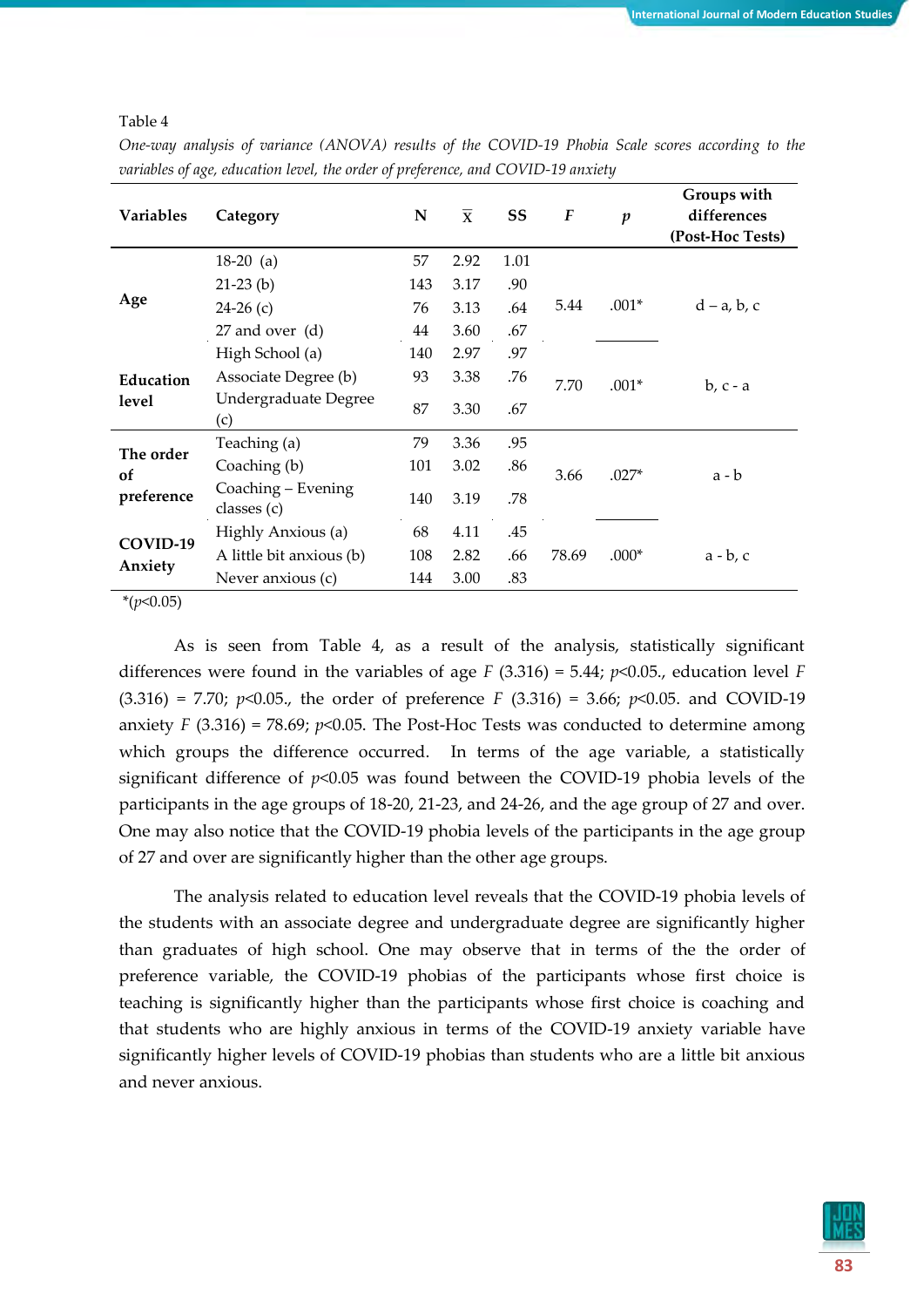Table 5

| One-way analysis of variance (ANOVA) results of the satisfaction with life scale scores of the participants |  |
|-------------------------------------------------------------------------------------------------------------|--|
| according to the variables of age, education level, the order of preference, and COVID-19 anxiety           |  |

| <b>Variables</b>    | Category                          | N   | $\overline{\mathbf{x}}$ | SS   | $\boldsymbol{F}$ | $\boldsymbol{p}$ | Groups with<br>differences<br>(Post-Hoc Tests) |
|---------------------|-----------------------------------|-----|-------------------------|------|------------------|------------------|------------------------------------------------|
|                     | $18-20$ (a)                       | 57  | 2.84                    | .88  |                  |                  |                                                |
|                     | $21-23$ (b)                       | 143 | 2.63                    | .94  |                  |                  |                                                |
| Age                 | $24-26$ (c)                       | 76  | 2.56                    | .79  | 1.93             | .124             |                                                |
|                     | 27 and over (d)                   | 44  | 2.86                    | .74  |                  |                  |                                                |
|                     | High School (a)                   | 140 | 2.71                    | 1.00 |                  |                  |                                                |
| Education<br>level  | Associate Degree (b)              | 93  | 2.63                    | .72  | .257<br>.773     |                  |                                                |
|                     | Undergraduate<br>Degree (c)       | 87  | 2.69                    | .81  |                  |                  |                                                |
| The order           | Teaching (a)                      | 79  | 2.35                    | .88  |                  |                  |                                                |
| <sub>of</sub>       | Coaching (b)                      | 101 | 2.80                    | .85  |                  |                  |                                                |
| preference          | Coaching - Evening<br>classes (c) | 140 | 2.77                    | .85  | 7.71<br>$.001*$  |                  | $b, c - a$                                     |
| COVID-19<br>Anxiety | Highly Anxious (a)                | 68  | 1.94                    | .67  |                  |                  |                                                |
|                     | A little bit anxious (b)          | 108 | 2.88                    | .80  | 38.71            | $.000*$          | $b, c - a$                                     |
|                     | Never anxious (c)                 | 144 | 2.88                    | .82  |                  |                  |                                                |

\*(*p*<0.05)

As a result of the analysis shown in Table 5, no statistically significant difference was found in the satisfaction with life scale scores of the participants in terms of age (*F* = 1.93;  $p = .124$ ) and education level ( $F = .257$ ;  $p = .773$ ) variables. A statistically significant difference was found in the variables of the order of preference *F* (2.317) = 7.71; *p*<0.05., and COVID-19 anxiety *F* (2.317) = 38.71; *p*<0.05..

It is observed that the satisfaction with life levels of the participants whose first choice is teaching are significantly lower than the participants whose first choice is coaching and coaching of evening classes. Besides, the levels of satisfaction with life of the students who are highly anxious in terms of the COVID-19 anxiety variable are significantly lower than the students who are a little bit anxious and never anxious.

Table 6

*Correlation results between psychological, somatic, social, and economic sub-scales of COVID-19 phobia scale variables and satisfaction with life scale scores*

| <b>Variables</b>              | Psychological | Somatic | Social    | Economic |
|-------------------------------|---------------|---------|-----------|----------|
| <b>Satisfaction with life</b> | $-0.193*$     | $-276*$ | $-0.279*$ | $-.242*$ |

N=320

*\*p*<.05

Table 6 reveals that there is a negative and low level of a significant relationship between the satisfaction with life scores of the participants and psychological  $(r = -193)$ , somatic ( $r = -1.276$ ), social ( $r = -1.279$ ), and economic ( $r = -1.242$ ) as independent variables. It

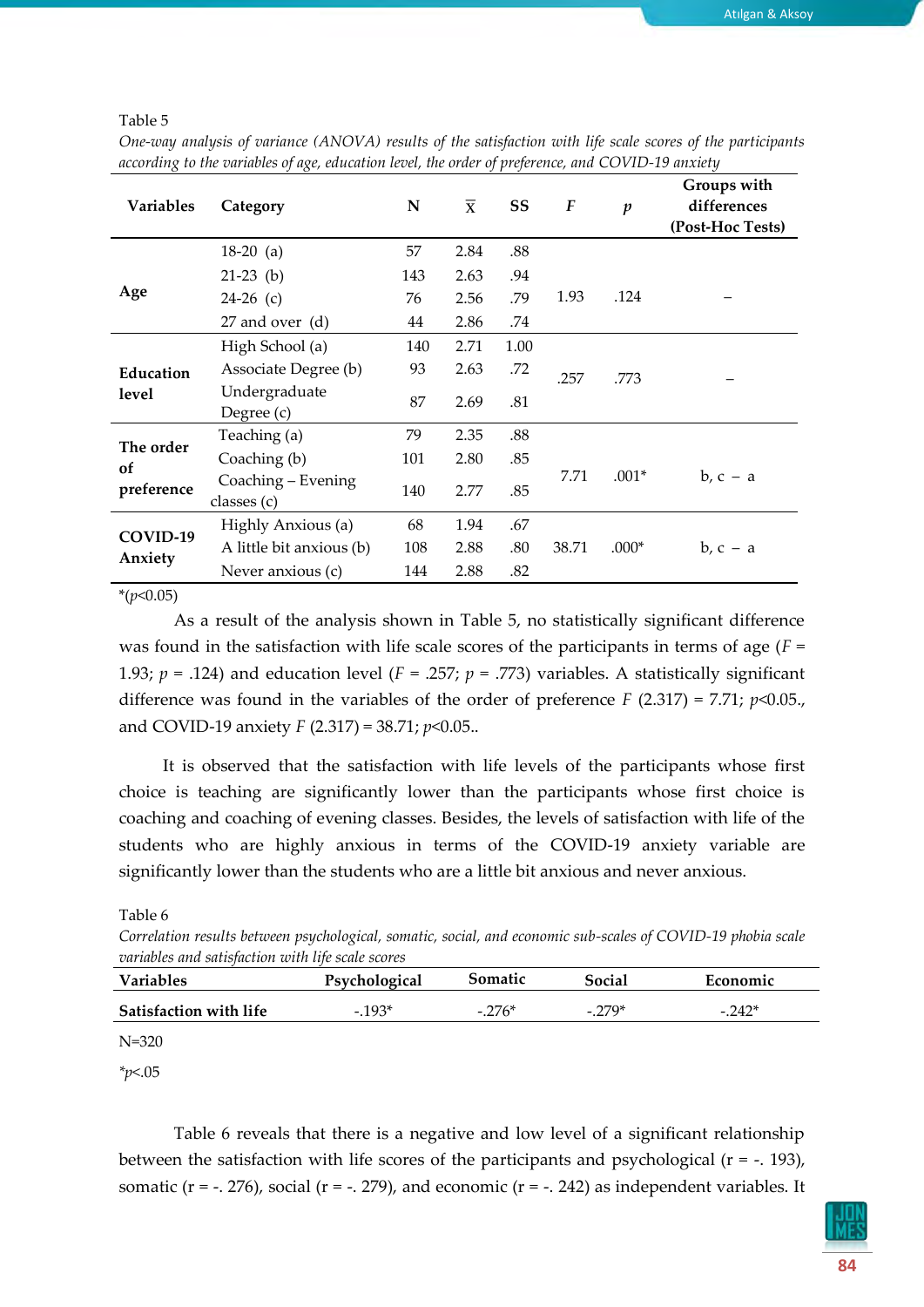can be stated that as the phobia of the participants about COVID-19 increases, their satisfaction with life scores decrease.

Table 7

*Results of standard multiple regression analysis regarding the prediction of satisfaction with life of psychological, somatic, social and economic sub-scales of COVID-19 phobia scale variables*

| <b>Variables</b>             | B       | Sh   | B       | T        | p       |
|------------------------------|---------|------|---------|----------|---------|
| Fixed                        | 3.559   | .180 |         | 19.728   | $.000*$ |
| Psychological                | .115    | .083 | .129    | 1.385    | .167    |
| Somatic                      | $-.223$ | .113 | $-.234$ | $-1.981$ | .048    |
| Social                       | $-.247$ | .109 | $-.253$ | $-2.272$ | .024    |
| Economic                     | .071    | .113 | .076    | .629     | .530    |
| $R^2 = 0.092$<br>$R = 0.303$ |         |      |         |          |         |
| $F(4.315)=7.98 p=.000$       |         |      |         |          |         |

According to Table 7, the psychological, somatic, social, and economic sub-scales of the COVID-19 phobia scale have a low and significant relationship with the satisfaction with life scores of the students ( $R = 0.303$ ,  $R^2 = .092$ ,  $p < .05$ ). Psychological, somatic, social, and economic sub-subscales explain about 9% of the total variance in students' satisfaction with life.

# **DISCUSSION**

This study was conducted during an extraordinary period during which the COVID-19 disease broke out and spread all over the world. In light of various analyses, it was observed that the COVID-19 phobia score (63.54) and the arithmetic mean scores of the COVID-19 phobia scale and satisfaction with life scale were found to be at a medium level. Gencer (2020) found that the average overall score obtained from the coronavirus fear scale was close to the medium level. Before May 2020, Arpacı, Karataş, & Baloğlu (2020) found the average of coronavirus 19 phobia scores as (mean = 65.42) in their research on the 17-89 age group. Although the age group in our study is generally under 35, the mean scores are close. This may be attributed to the fact that the second wave of the virus began to appear in the world in August-September, 2020. In addition, this can be explained by the idea that the low COVID-19 phobia score reduces the effect of the virus on young people, in other words, the low mortality rate in the young population.

There was no significant difference in life satisfaction scale scores in terms of the gender variable. In a study conducted by Tümkaya, Çelik, and Aybek (2011) on students, it was stated that life satisfaction did not differ according to gender. The coronavirus 19 phobia was significantly higher in men than women based on the results of the CP10-S

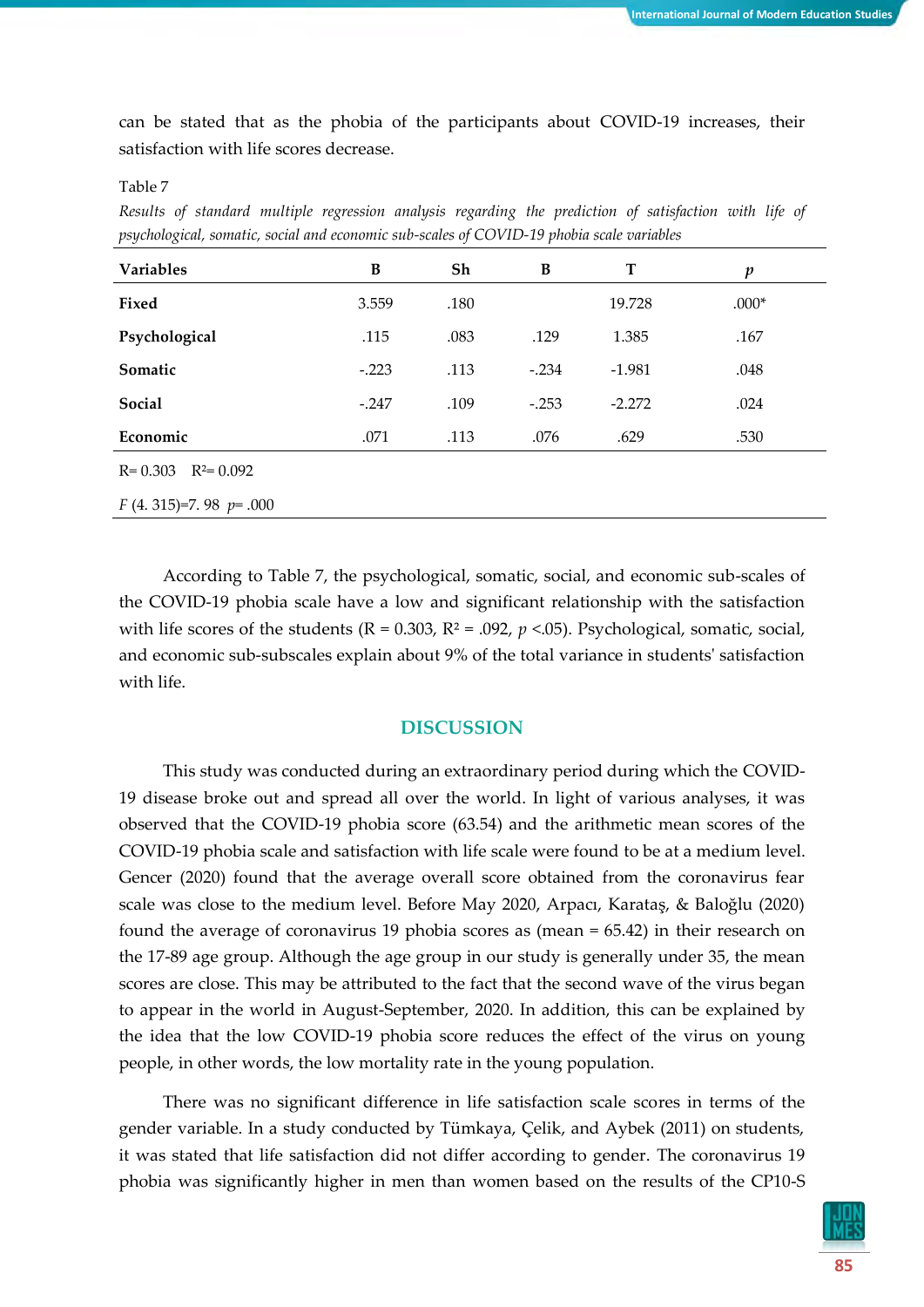scale. As is observed from the explanations of scientists enlightening us on social media and TVs, it has been known that women are more resistant to this virus, and men who are infected with the COVID-19 virus are more likely to die, and such realities affect phobia perceptions. Üstün and Özçiftçi (2020) support this result in the studies of Leonardo Pujol (2020). In Zoralioğlu's (2020) study, it was found that male patients had lower oxygen saturation, longer hospital stay, and more severe CT findings than women. Ünal (2020) found the behavioural protection from coronavirus score of women higher than men in his research.

In terms of the age variable, it was concluded that the COVID-19 phobia levels of the participants aged 27 and over were significantly higher than the other age groups (18-20, 21-23 and 24-26 years). Given the data of the World Health Organization and the health ministries of countries, the belief that the virus affects young people less and the number of young people in mortality rates may show an effective variation on the COVID-19 phobia.

In terms of the educational level variable, it was concluded that the COVID-19 phobia levels of the students with an associate degree and undergraduate degree were significantly higher than graduates of high school. As the level of education increases, the level of consciousness increases, thus; the level of taking measures against the virus as well as of the phobia increases. Sever and Özdemir (2020) concluded that university students experience a sense of burnout during the pandemic process.

It was concluded that in terms of the the order of preference variable, the COVID-19 phobias of the participants whose first choice is teaching was significantly higher than the participants whose first choice is coaching. As students are supposed to be in the first 300,000 among the 2,296,138 candidates who took the exam in the university entrance exams (according to the data of the Center for Assessment, Selection, and Placement) to be eligible to choose a department of teaching, the accumulation of knowledge and education level of the students is higher, which is possibly a result that supports each other with the findings of the educational level variable.

It was concluded that highly anxious students had significantly higher levels of COVID-19 phobia than students who are a little bit or never anxious. High results of COVID-19 phobia among highly anxious students are potentially expected results that are rationalized in this research. Üstün and Özçiftçi (2020) purported that "The existing panic and anxiety have turned into a kind of fear due to the rapid transmission of the disease and the continuous increase in the number of patients and deaths." It was determined that the satisfaction with life levels of the participants whose first choice is teaching were significantly lower than the participants whose first choice was coaching and coaching during evening classes. While the level of phobia increases inversely with the COVID-19 phobia, the level of satisfaction with life decreases.

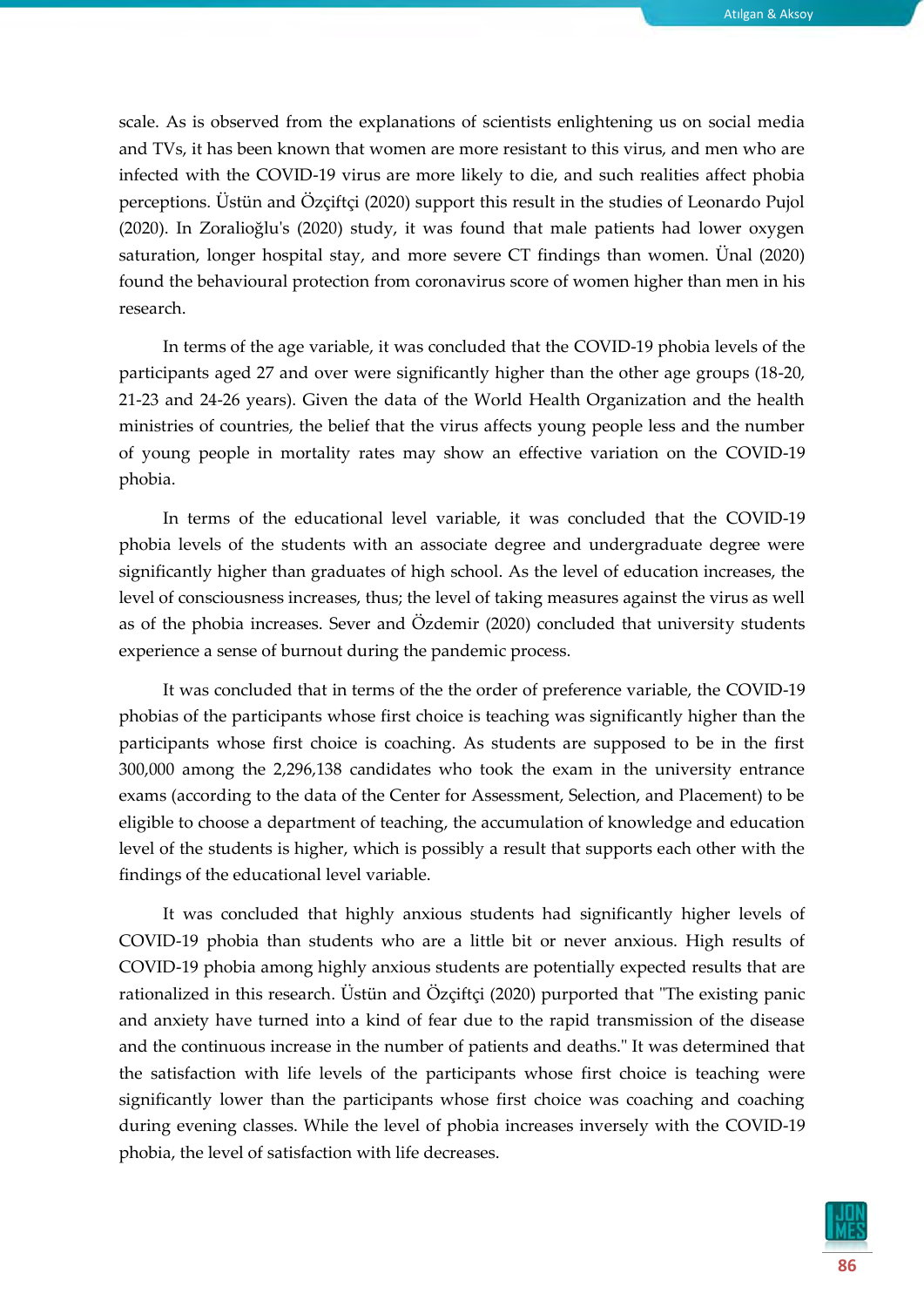In terms of the COVID-19 anxiety variable, it was found that the satisfaction with life levels of highly anxious students were significantly lower than a little bit anxious students or students with no anxiety at all. It was determined that there is a negative low-level significant relationship between the satisfaction with life scores of the participants and the independent variables, including psychological, somatic, social, and economic factors. It can be stated that as the COVID-19 phobia of the participants increases, their satisfaction with life scores decrease. It is stated by Afacan and Avci (2020) that health and lifestyle are closely related to each other. Chen et al. (2020) suggest that precautions against the spread of the virus may lead to a lifestyle that may also cause various chronic health problems by increasing anxiety and depression, as well as causing inactivity. Bakioğlu et al. (2020) recommend developing strategies to protect mental health and increasing psychological resilience during the COVID-19 pandemic.

Ensuring measurement invariance is a prerequisite for meaningful comparisons between groups and at different times (Akın Arıkan & Demirtaş Zorbaz, 2020). This study was conducted in the time period when the level of first wave of COVID-19 virus decreased in many countries in the world and the level of wave 2 started in some countries. It is thought that conducting new studies with the measurement tools used in this research or with different scales can provide significant benefits to acquiring new information and maturing ideas. In the event of the end of the virus, making new measurements with similar measurement tools can provide results in different dimensions and develop new perspectives.

# *Conclusion and Recommendations*

As a result, a significant relationship was found between scores of the COVID-19 phobia scale and satisfaction with life scale. Besides, demographically significant relationships were found between the COVID-19 phobia and satisfaction with life. The results have a consistent pattern with the results of research in medical sciences and psychosocial fields, and the inferences could be interpreted depending on the opinions of the participants. By using the results of this research, strategies to prevent disease-related phobias can be developed to increase people's satisfaction with life.

This study has some limitations. It was only carried out on the students who took the special talent exams. The satisfaction with life scale used in this study can be seen as a good start to understand students' satisfaction. Therefore, in future studies, it is estimated that significant contributions will be made to the literature if analysis could be made on stress, anxiety, happiness, motivation, academic achievement, future anxiety/expectation, attitude and similar concepts together with the COVID-19 phobia scale. Also, conducting analyzes for students in all departments at a university and in several different countries will provide a very robust and interesting study. In the light of the information to be obtained, it is ensured that the psychological and social problems will be seen concretely in the society along with easier solutions.

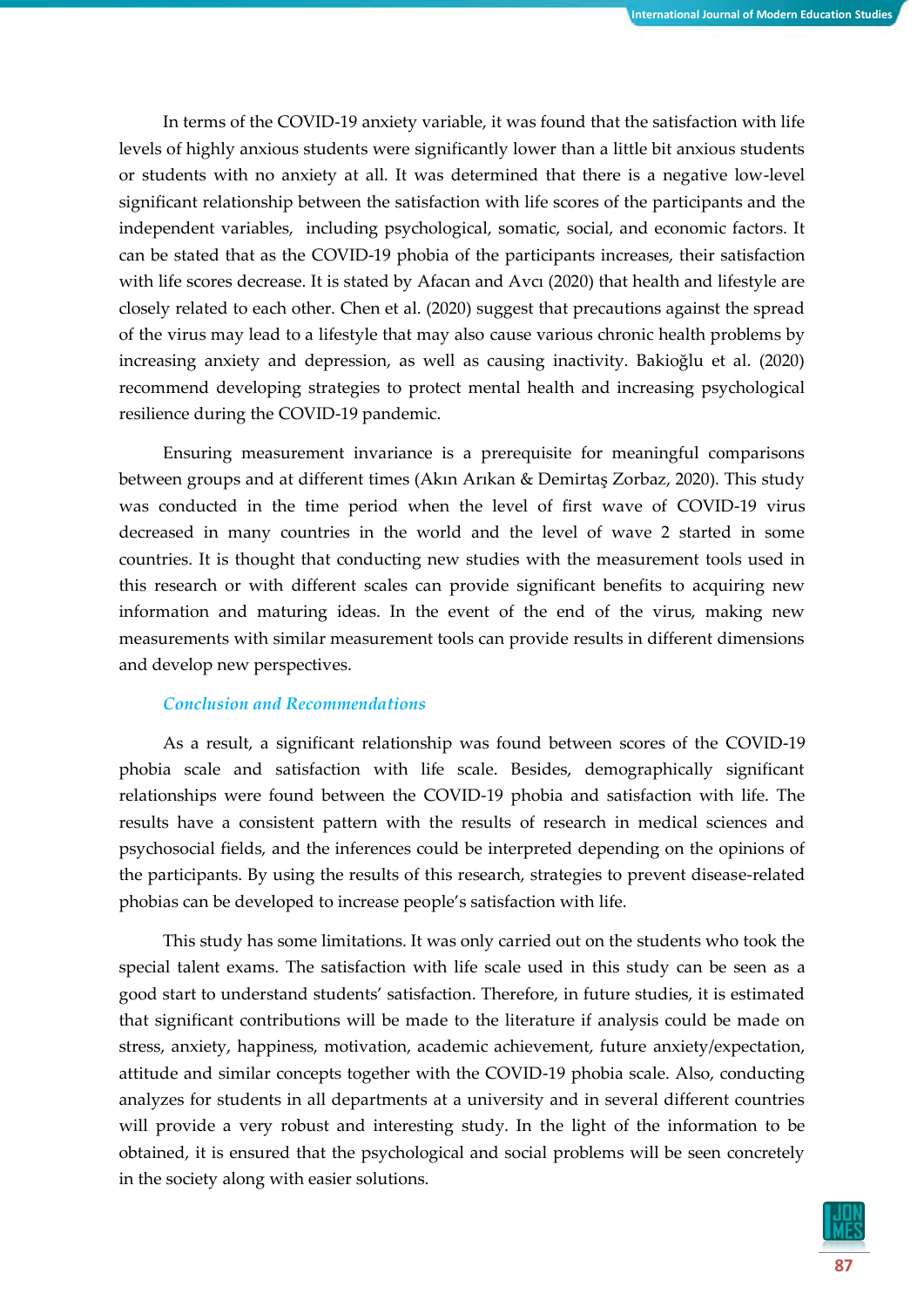Given the studies on the life satisfaction levels of students and other individuals in the period before the pandemic (Akyol, Başaran & Yeşilbaş, 2018; Çivitçi, 2012; Dorahy et al., 2000; Gündoğar et al., 2007), it is understood that life satisfaction was at high levels. It can be said that the pandemic has changed the life satisfaction level of the students.

This study which was conducted during the tough times of the pandemic is fairly enlightening when it comes to the emotional and psychological effects of the COVID-19 on students. The results of this study will be useful in the field of knowledge for current higher education administration and future researchers to better understand how a global pandemic determines students' satisfaction and their ability to succeed in academic careers.

#### **Acknowledgments**

There is no financial support and conflict of interest in this study. The authors would like to thank 320 participating students for their cooperation and willingness to respond to this research. Also, the authors would like to thank the anonymous reviewers for their comprehensive and constructive feedback that guided us to improve the manuscript.

## **REFERENCES**

- Afacan, E. & Avcı, N. (2020). A sociological overview of outstanding diseases through the coronavirus example (COVID-19). *Eurasian Journal of Researches in Social and Economics (EJRSE),* 7(5), 1-14. Retrieved from [https://dergipark.org.tr/t](https://dergipark.org.tr/)r/pub/asead/ issue/54658/738133
- Agid, O. McDonald, K. Siu, C. Tsoutsoulas, C. Wass, C. Zipursky, R. B. Foussias, G. & Remington, G. (2012). Happiness in first-episode schizophrenia. *Schizophrenia Research, 141*(1), 98-103. http://dx.doi.org/10.1016/j.schres.2012.07.012
- Akgün, N. (1993). *Exercise physiology.* 4th Edition. İzmir, Ege University Press 2.
- Akın Arıkan, Ç. & Demirtaş Zorbaz, S. (2020). Measurement invariance of the Satisfaction with Life Scale across gender and time. *Turkish Journal of Education, 9*(4), 260-272. http://dx.doi.org/10.19128/turje.774452
- Akyol, B. Başaran, R. & Yeşilbaş, Y. (2018). Life satisfaction level and lifelong learning tendencies of Public Education Center trainees. *Mehmet Akif Ersoy University Journal of Education Faculty,* (48), 301-324. Retrieved from <https://dergipark.org.tr/> tr/pub/maeuefd/issue/39596/412680
- Arpacı, I. Karataş, K. & Baloğlu, M. (2020). The development and initial tests for the psychometric properties of the COVID-19 Phobia Scale (C19P-S). *Personality and Individual Differences, in press*. 164. http://dx.doi.org[/10.1016/j.paid.2020.110108](https://doi.org/10.1016/j.paid.2020.110108)

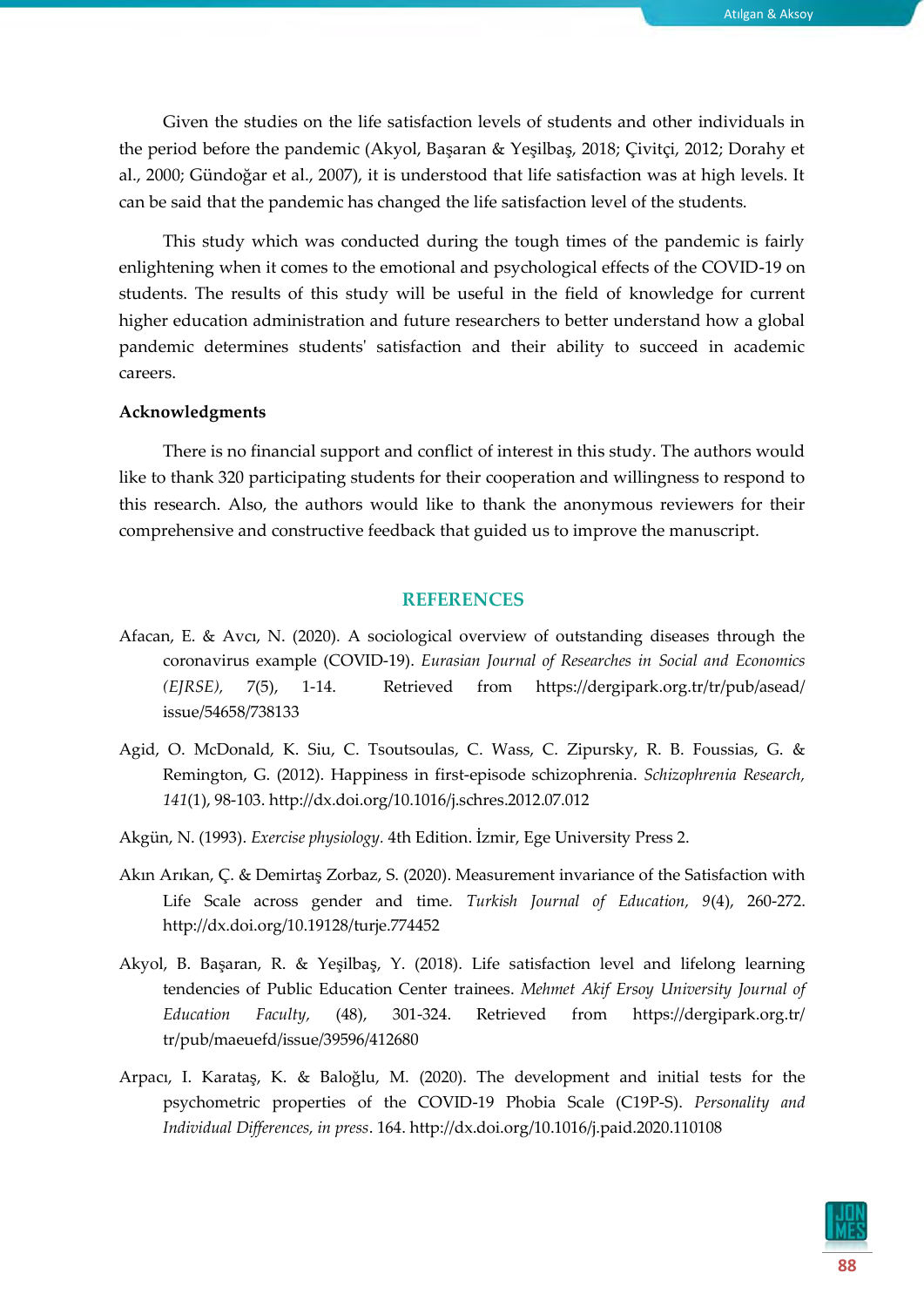- Atılgan, D. & Kaya, A. (2018). A research on the mental and physical health of the students who do and don't do sports with licence at high schools which belongs to Ministry of National Education. *The Journal of Academic Social Science, 6*(83), 268-289. http://dx.doi.org/10.16992/ASOS.14387
- Atılgan, D. (2020). Investigation of happiness levels of individuals actively exercising for recreational purposes during the covid-19 outbreak. *Journal of Education and Recreation Patterns, 1*(1), 7-18.
- Aydoğmuş, M. & Tükel, Y. (2019). Testing the mediating role of collective efficacy perceptions on the relationship between teachers' perceptions of professional burnout and organizational commitment. *I.E.: Inquiry in Education, 11*(2), 1-20.
- Bakioğlu, F. Korkmaz, O. & Ercan, H. (2020). Fear of COVID-19 and positivity: mediating role of ıntolerance of uncertainty, depression, anxiety, and stress. *International Journal of Mental Health and Addiction,* http://dx.doi.org/10.1007/s11469-020-00331-y
- Bingöl, C. & Alpkaya, U. (2016). The investigation of the self esteem level of the athletes and non-athletes in high school students. *Marmara University Journal of Sports Sciences, 1*(1), 31-37. Retrieved from https://dergipark.org.tr/tr/pub/musbd/issue/23780/302326
- Büyüköztürk, Ş. (2018). *Manual of data analysis for social sciences. 24. Edition. Ankara: Pegem Academy.*
- Chen, P. Mao, L. Nassis, G.P. Harmer, P. E. Ainsworth, B. & Li, F. (2020). Coronavirus disease (COVID-19): The need to maintain regular physicalactivity while taking precautions*. J Sport Health Sci,* 9(2), 103-104. http://dx.doi.org/10.1016/j.jshs.2020.02.001
- Cohn, M. A. Fredrickson, B. L. Brown, S. L. Mikels, J. A. & Conway, A. M. (2009). Happiness unpacked: Positive emotions increase life satisfaction by building resilience. *Emotion, 9*(3), 361-368. http://dx.doi.org/10.1037/a0015952
- Çivitçi, D. (2012). The relationships between global life satisfaction and psychological needs in university students. *Çukurova University Journal of Social Sciences Institute, 21*(2), 321-336. Retrieved from https://dergipark.org.tr/tr/pub/cusosbil/issue/4390/60371
- Dağlı, A. & Baysal, N. (2016). Adaptation of the satisfaction with life scale into Turkish: the study of validity and reliability. *Electronic Journal of Social Sciences, 15(*59), 1250-1262. http://dx.doi.org/10.17755/esosder.75955
- Dalkıran, O. & Tuncel, F. (2007). Evaluation of physical education lessons as elective courses in secondary education schools by students. *SPORMETRE The Journal of Physical Education and Sport Sciences, 5*(1), 37-42. https://doi.org/10.1501/Sporm\_0000000121
- Dorahy, M. J. Lewis, C. A. Schumaker, J. F. Akuamoah-Boateng, R. Duze, M. C. & Sibiya, T. E. (2000). Depression and life satisfaction among Australian, Ghanaian, Nigerian, Northern Irish, and Swazi University Students. *Journal of Social Behavior and Personality, 15*(4), 569– 580.

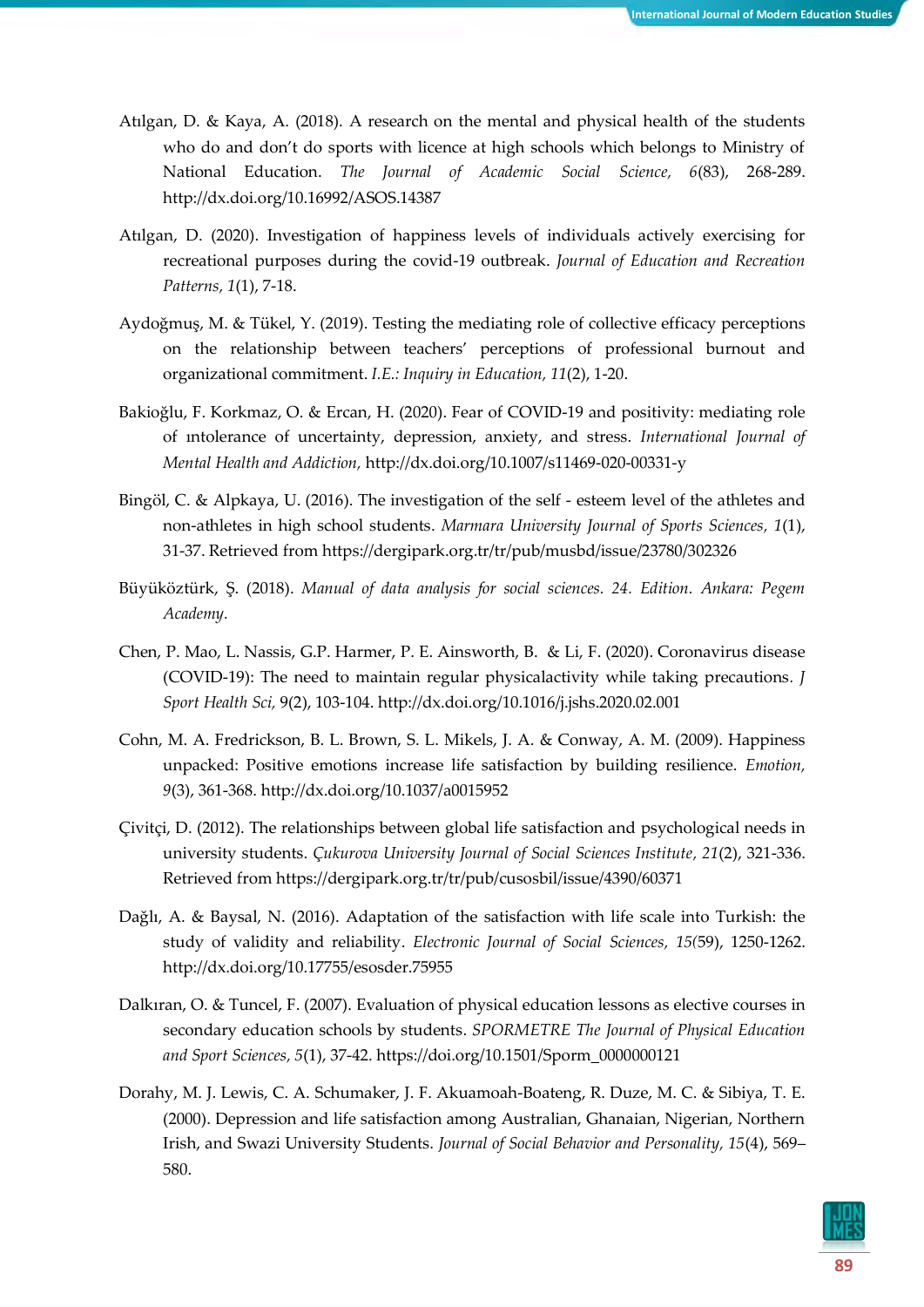- Dosil, M. Biota, I. Picaza, M. Eiguren, A. & Rodríguez, I. (2019). Resilience analysis in the teen stage: an approach to the situation of schools in the Basque Country. *International Journal of Modern Education Studies, 3*(2), 54‐64.
- Garfin, D. R. Thompson, R. R. & Holman, E. A. (2018). Acute stress and subsequent health outcomes: a systematic review. *Journal of Psychosomatic Research, 112*, 107-113. http://dx.doi.org/10.1016/j.jpsychores.2018.05.017
- Garfin, D. R. Silver, R. C. & Holman, E. A. (2020). The novel coronavirus (COVID-2019) outbreak: Amplification of public health consequences by media exposure. *Health Psychology,* 39(5), 355–357. http://dx.doi.org/10.1037/hea0000875
- Gencer, N. (2020). Coronavirus (COVID-19) fear of individuals during the pandemia: Çorum sample. *International Journal of Social Sciences Academy, 2*(4), 1153-1173. http://dx.doi.org/10.47994/usbad.791577
- Gündoğar, D. Gül, S. S. Uskun, E. Demirci, S. & Keçeci, D. (2007). Investigation of the Predictors of Life Satisfaction inUniversity Students. *J Clin Psy, 10*(1), 14-27.
- Karasar, N. (2014). *Scientific research method.* 26. Printing. Ankara: Nobel Publishing.
- Karasar, N. (2015). *Scientific research method.* Ankara: Nobel Publishing.
- Kaya, Ö. S. & Orçan, F. (2019). Mediating role of happiness between empathy, forgiveness, life satisfaction: a path analysis. *Bolu Abant İzzet Baysal University Journal Faculty of Education, 19*(2), 540-554. http://dx.doi.org/10.17240/aibuefd.20xx
- Koca, F. İmamoğlu, G. & İmamoğlu, O. (2018). Sports status of high school students and investigation of personality characteristics by gender. *The Journal of Academic Social Science, 6*(80), 31-42. <http://dx.doi.org/10.16992/ASOS.14267>
- Kuru, E. (2003). The personal features of students in the department of physical education at different statues. *Gazi University Journal of Gazi Education Faculty*, *23*(1), 175–191.
- Leonardo Pujol. (2020). COVID-19: *Why does coronavirus cause more deaths in men?* BBC Brazil 17 December 2020. https://www.bbc.com/turkce/haberler-dunya-55338278. (Date of access: 10.01.2020).
- Pakpour, A. & Griffiths, M. (2020). The fear of COVID-19 and its role in preventive behaviors. *Journal of Concurrent Disorders, 2*(1), 58–63.
- Peterson, C. Park, N. & Seligman, M. E. P. (2005). Orientations to happiness and life satisfaction: The full life versus the empty life. *Journal of Happiness Studies: An Interdisciplinary Forum on Subjective Well-Being, 6*(1), 25- 41. https://doi.org/10.1007/s10902-004-1278-z
- Schnepfleitner, F.M. & Ferreira, M.P. (2021). Transformative learning theory is it time to add a fourth core element? *Journal of Educational Studies and Multidisciplinary Approaches (JESMA), 1*(1), 40-49. http://dx.doi.org/10.51383/jesma.2021.9